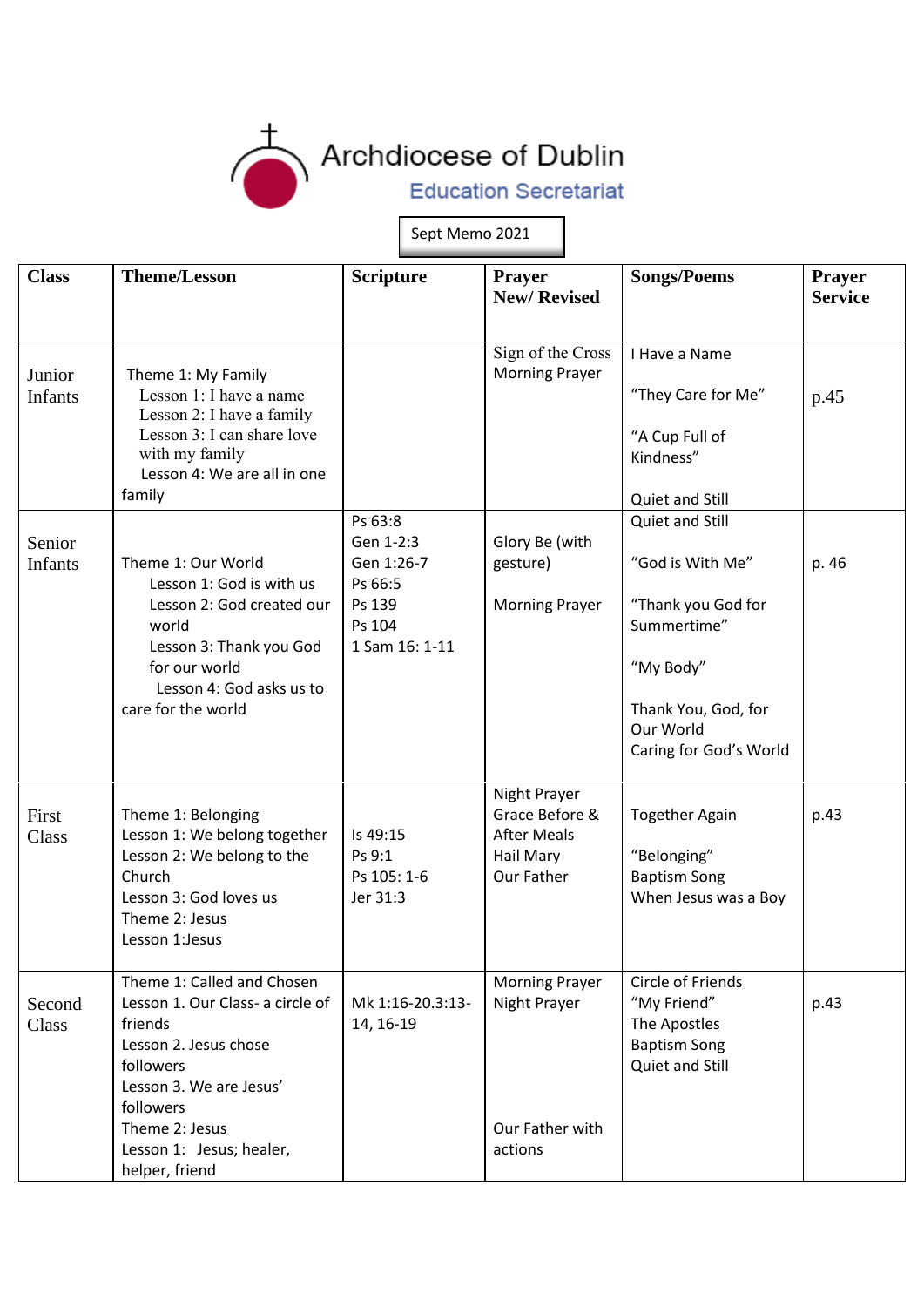## Sept Memo 2021

| <b>Class</b>    | <b>Theme/Lesson</b>                                                                                                                      | <b>Scripture</b>                                                  | <b>Prayer</b><br>New/<br><b>Revised</b> | <b>Songs/Poems</b>                                                        | <b>Prayer</b><br><b>Service</b> | <b>Journal</b><br><b>Exercise</b>                                                                            | <b>Christian</b><br><b>Heroes</b> | Home<br>page<br>Link  |
|-----------------|------------------------------------------------------------------------------------------------------------------------------------------|-------------------------------------------------------------------|-----------------------------------------|---------------------------------------------------------------------------|---------------------------------|--------------------------------------------------------------------------------------------------------------|-----------------------------------|-----------------------|
| Third<br>Class  | Theme 10: The Mass<br>Lesson 1: At Mass<br>We Listen to the<br>Word of God<br>Lesson 2: At Mass<br>We Remember and<br><b>Give Thanks</b> | Ex: 19:3-8<br>Psalm 148<br>Psalm 31<br>1 Peter 5:7<br>Lk 22:19-20 | Prayers of<br>the Mass                  | "Remember"<br>We Come to<br>you, Lord Jesus<br>Céad Míle Fáilte<br>Romhat | p. 336                          |                                                                                                              |                                   | p. 79<br>p. 84        |
| Fourth<br>Class | Theme 11: The Mass<br>Lesson 1: At Mass<br>We Give Thanks<br>Lesson 2: We Go<br>from Mass to Live<br>Like Jesus                          | Lk 22:17-20<br>Psalm 37                                           | Prayers of<br>the Mass                  | Eat this Bread<br>Ithigí an t-arán<br>seo<br>Christ be Our<br>Light       | p. 401                          |                                                                                                              |                                   | <b>Pps 90</b><br>& 93 |
| Fifth<br>Class  | Theme 10: The Mass<br>Lesson1: On the<br>Road to Emmaus<br>Lesson 2: The Table<br>of the Lord                                            | Lk 24:13-35<br>Is 41:10<br>1 Cor 11:23-<br>25                     | Prayers of<br>the Mass<br>Ár Phaidir    | The Welcome<br>Table<br>We Come to<br>Your Feast<br>"Remember"            | p.373                           | - Choose 3<br><b>Bible Stories</b><br>of Jesus<br>sharing<br>meals<br>- Recall a<br>Mass you<br>took part in |                                   | Pps.<br>109<br>&113   |
| Sixth<br>Class  | Theme 8: Eucharist<br>Lesson 1: At Mass<br>We Give Thanks<br>Lesson 2: At Mass<br>We Remember<br>Jesus' Sacrifice                        | Ps: 100<br>Jn 15: 1,4-5,<br>7-10, 16-17                           |                                         | "At Mass We<br>Remember"<br>More Than Just<br>O Sacrament<br>Most Holy    |                                 | My Prayer<br>at Mass<br>My<br>Response<br>to Jesus                                                           | Maximilian<br>Kolbe               | Pps.<br>85&89         |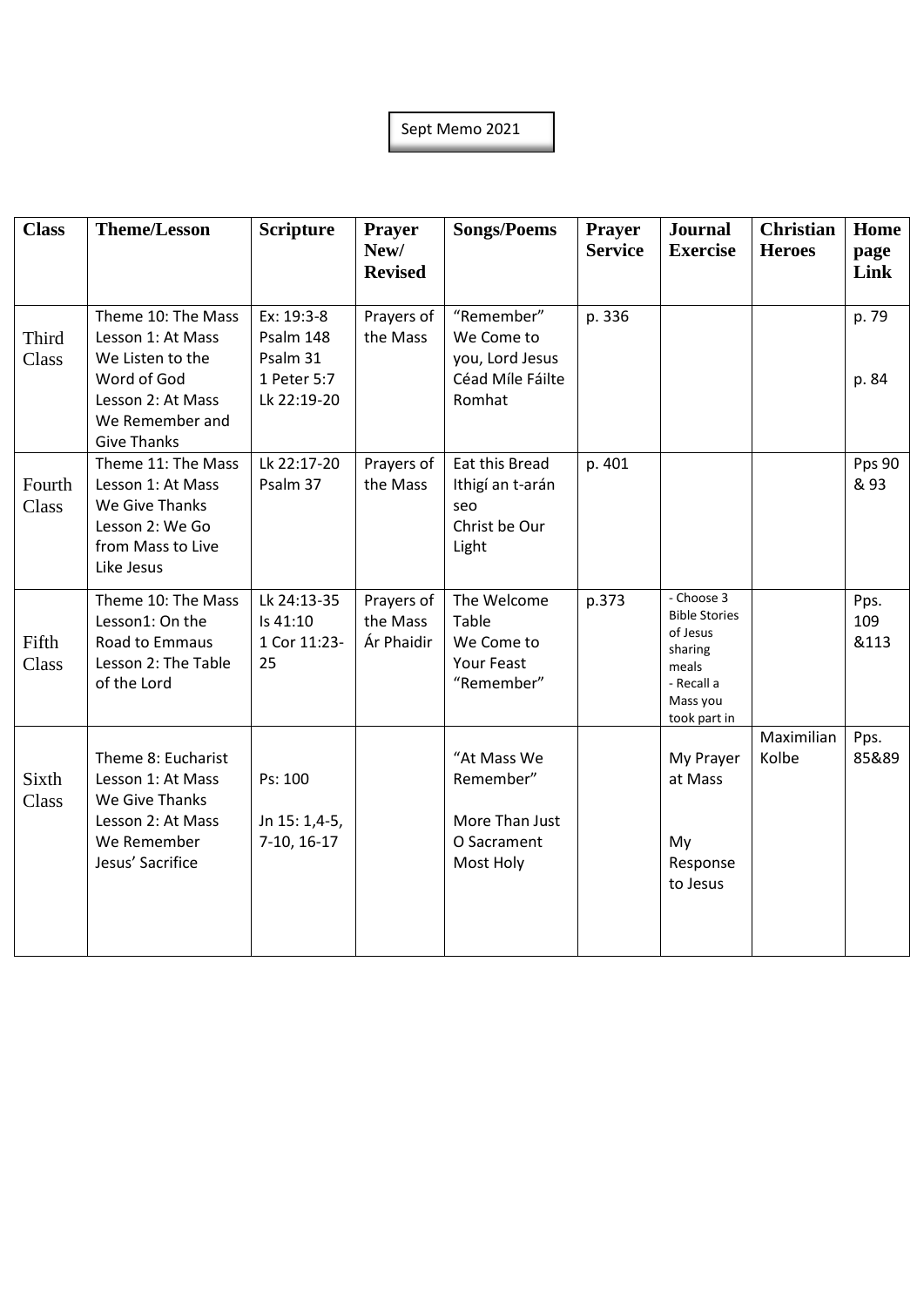| 1September   | World Day of Prayer for the Care of Creation                                                               |  |  |
|--------------|------------------------------------------------------------------------------------------------------------|--|--|
| 8 September  | The Nativity of the Blessed Virgin Mary                                                                    |  |  |
| 9 September  | Blessed Frederic Ozanam (founder of the Society of St Vincent de Paul)                                     |  |  |
| 9 September  | St. Ciaran, Clonmacnoise                                                                                   |  |  |
|              | <b>14 September</b> The Exaltation of the Holy Cross                                                       |  |  |
| 15 September | Our Lady of Sorrows                                                                                        |  |  |
| 21 September | St. Matthew, Apostle and Evangelist                                                                        |  |  |
| 27 September | St. Vincent de Paul (Grow in Love 2 <sup>nd</sup> Class, pp. 286-7 and Grow in Love 3 <sup>rd</sup> Class) |  |  |
|              |                                                                                                            |  |  |

## **Celebration of First Holy Communion 2020-2021-2022**

Due to Covid-19 restrictions, many of the children attending Catholic primary schools have not yet had the opportunity to receive Holy Communion in their local parishes.

You will see from this monthly memo for September 2021, the Diocesan Advisors are putting the focus on the *Grow in Love* Theme and Lessons on the Eucharist as the first lessons to be taught this term. This will help families and children to prepare for the reception of this important sacrament.

The lessons will also help those who have received the Eucharist to refresh their minds and hearts about the meaning and nourishment the Eucharist gives to their lives. The work of these lessons will help all to grow in faith and God's love, nourishing them to participate in the mission of Jesus.



## **1 September 2021, World Day of Prayer for the Care of Creation**

'This World Day of Prayer for Creation offers to individual believers and to the community a precious opportunity to renew our personal participation in this vocation as custodians of creation.' God's people give thanks to God 'for the marvellous works he has entrusted to' their 'care, invoking his help for the protection of creation and his mercy for the sins committed against the world in which' they 'live.'